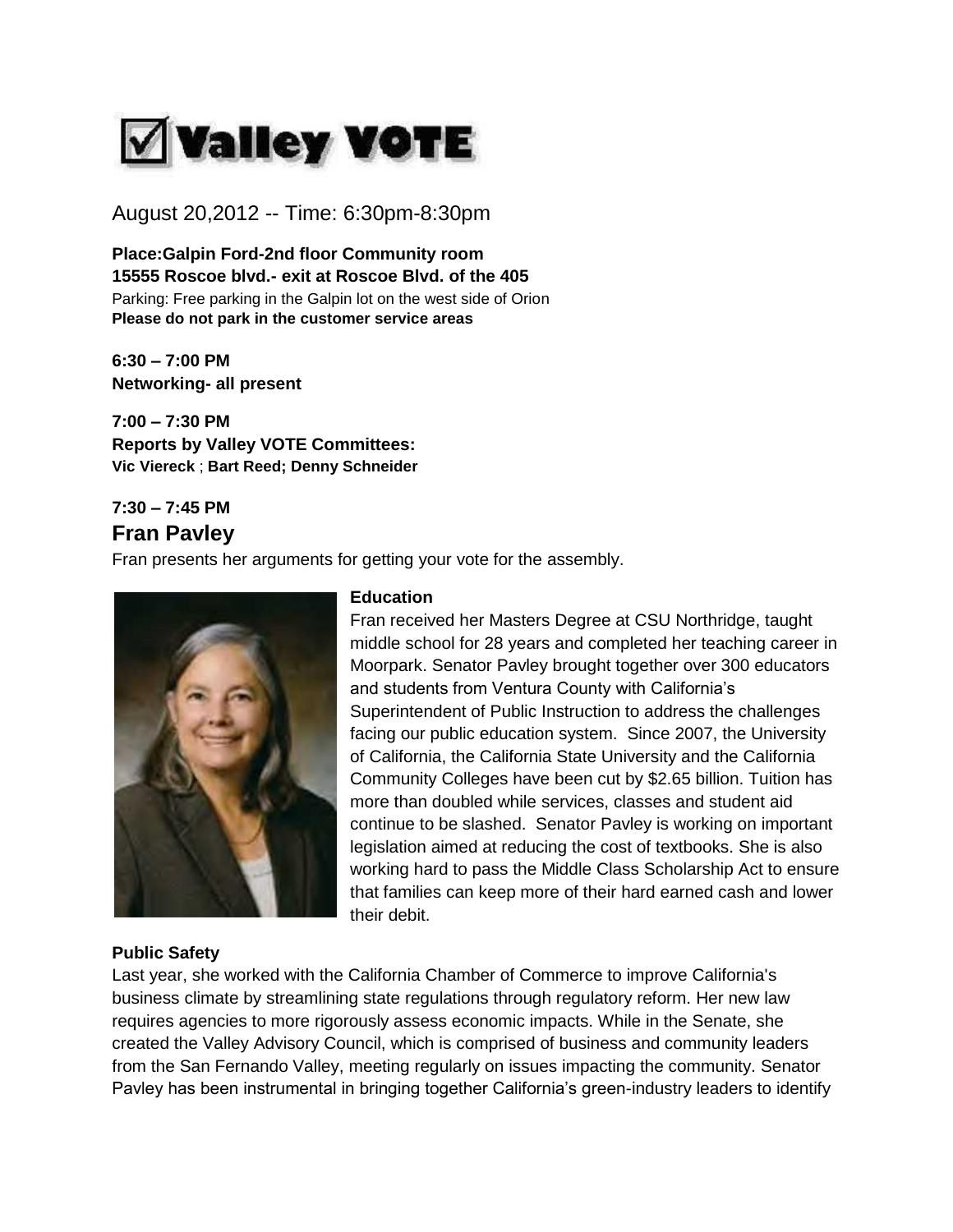ways in which industry and government can partner to grow green manufacturing, business, technology and innovation.

During Senator Pavley's tenure in the Legislature, public safety and crime prevention have been top priorities. Fran has a long record of fighting for public safety reforms including cracking down on elder abuse, sexual abuse and domestic violence. Working closely with the Los Angeles County District Attorney's office, she has authored laws ensuring the prosecution of child sexual abuse cases, requiring that sexually violent predators serve their court ordered parole. This year she is authoring legislation to increase convictions for sex crimes against children, such as child prostitution, human trafficking and child pornography.

As a member of the Assembly and Senate Transportation Committees for her entire time in the Legislature, Senator Pavley has been actively working to represent her constituents to secure funding, address safety concerns and provide leadership on the states transportation policy. Her legislation reduced congestion by promoting the use of public transit and allowing hybrid vehicles in the carpool lanes. Pavley helped to secure funds for many local transportation projects including the construction of the Orange Line bus way and installation of traffic signals in San Fernando Valley.

#### **Environment/Energy**

Throughout her legislative career, Fran has shown the way to the common ground between the environment and the economy, by bringing a diverse range of leaders together to draft and negotiate win-win policies for California. Senator Pavley's landmark clean cars law united national security leaders, global automakers, and clean energy advocates behind a common purpose: to plug the hole in American families' budgets caused by our addiction to oil by offering consumers more affordable, fuel efficient car options. Now known as the "**Pavley Law**," Fran's efforts pushed the President of the United States to adopt national standards that will save the average driver about \$4,000 dollars over the life of the car, money that would otherwise go to big oil companies.

Fran's Global Warming Solutions Act sent a strong signal to businesses around the world that California is the epicenter of the global clean energy economy. Since the California's clean energy economy has grown, while many other sectors have faltered. More than 330,000 Californians are now employed in jobs in construction, manufacturing, business, and other sectors of the clean energy economy; and 55 cents of every dollar invested into clean-tech startup companies are invested in California.

As chair of the Natural Resources and Water Committee, she helped with five major pieces of legislation that set the stage for greater reliability for Southern California's water supply, along with the restoration of the fragile Bay-Delta in Northern California. For more than 30 years, Pavley has worked with the Santa Monica Mountains Conservancy to acquire and protect open space, develop trails and public access to lands throughout Los Angeles and Ventura Counties.

Senator Pavley is an acknowledged leader in establishing water conservation policies across California and in protecting public access to coastal resources and protecting other ocean resources. As chair of the Natural Resources and Water Committee, she helped with five major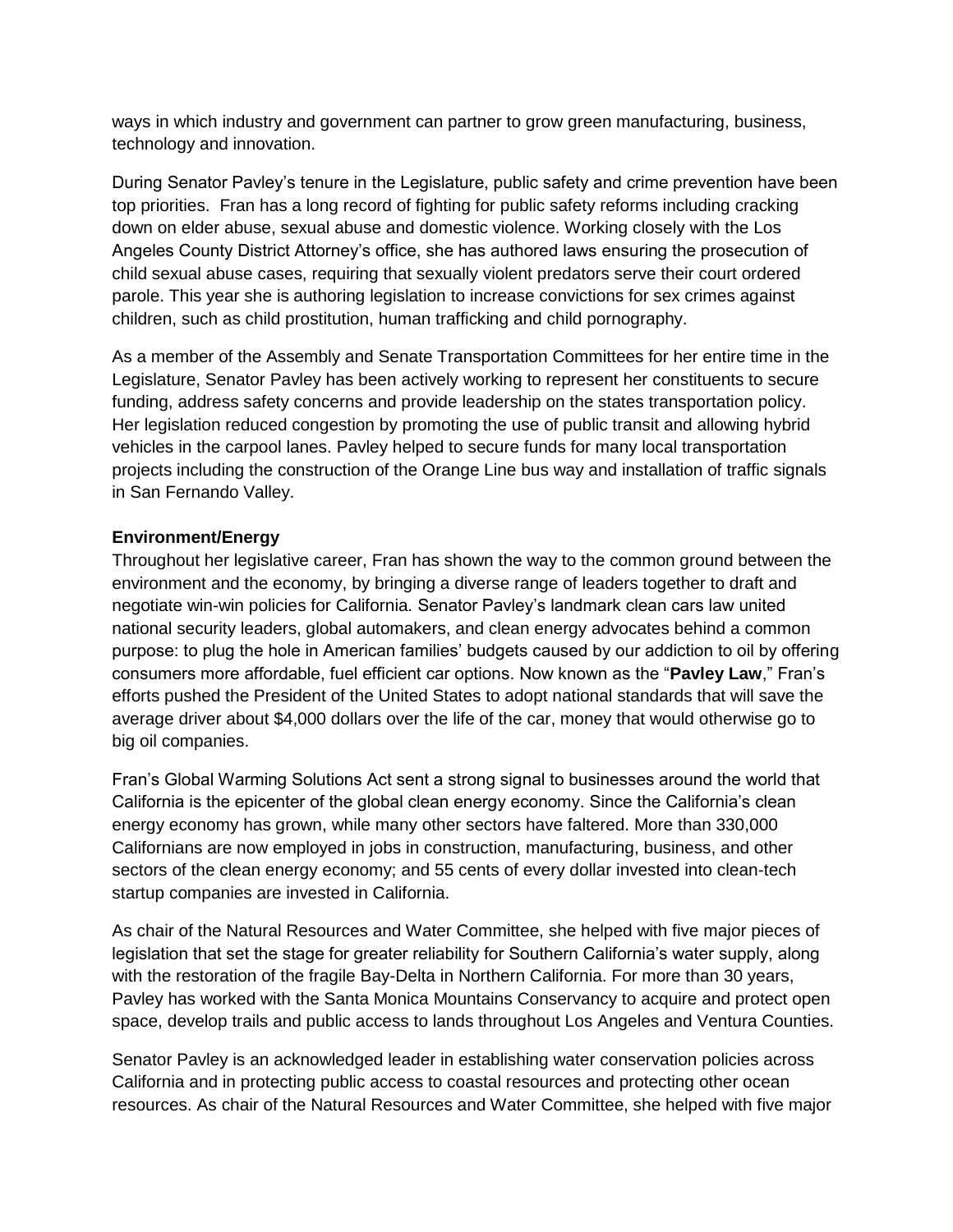pieces of legislation that set the stage for greater reliability for Southern California's water supply, along with the restoration of the fragile Bay-Delta in Northern California. For more than 30 years, Pavley has worked with the Santa Monica Mountains Conservancy to acquire and protect open space, develop trails and public access to lands throughout Los Angeles and Ventura Counties.

## **7:45- 8:00PM**

# **Todd Zink**

Todd will present his arguments for getting your vote for the assembly.



## **A Commitment to Service**

Todd Zink is a husband, father, decorated Marine Corps officer, and an accomplished Deputy District Attorney with a long record of service to our community and country.

## **Military Officer**

Todd Zink followed in his father's footsteps as a military officer by earning a scholarship in the Naval ROTC program at the University of Southern California. Upon graduation, Todd was immediately

commissioned as a 2nd Lieutenant in the U.S. Marine Corps. He became an infantry officer and a graduate of Ranger, Combat Dive, and Airborne Schools.

As an active duty Marine in Encino, he lived in Thousand Oaks and did community outreach events in the San Fernando and Conejo Valleys at schools, in cities and with small businesses.

## **Working Student**

After completing his active duty service, Todd pursued a law degree at Loyola Law School, attending class in the evenings while working full-time in the pharmaceutical and biopharma sales industries, and serving in the Marine Corps Reserves.

## **Combat Veteran**

A few months after 9-11, Todd's reserve company from Port Hueneme in Ventura County was activated as part of Operation Iraqi Freedom and became part of the only reserve infantry battalion to take part in the march to Baghdad. During this operation he orchestrated close air support missions in the push to Baghdad.

## **District Attorney**

Shortly after his return from Iraq, Todd was selected as a Deputy District Attorney for the Los Angeles County District Attorney's Office. Todd's work on behalf of the people of Los Angeles County included serving the communities of Compton, Beverly Hills, Sylmar, San Fernando and Van Nuys, where he is currently assigned to the prosecution of serious and violent felony offenders in the San Fernando Valley. He is an accomplished trial attorney who has been recognized by Super Lawyer Magazine as a "Rising Star" in 2005-07 and 2009.